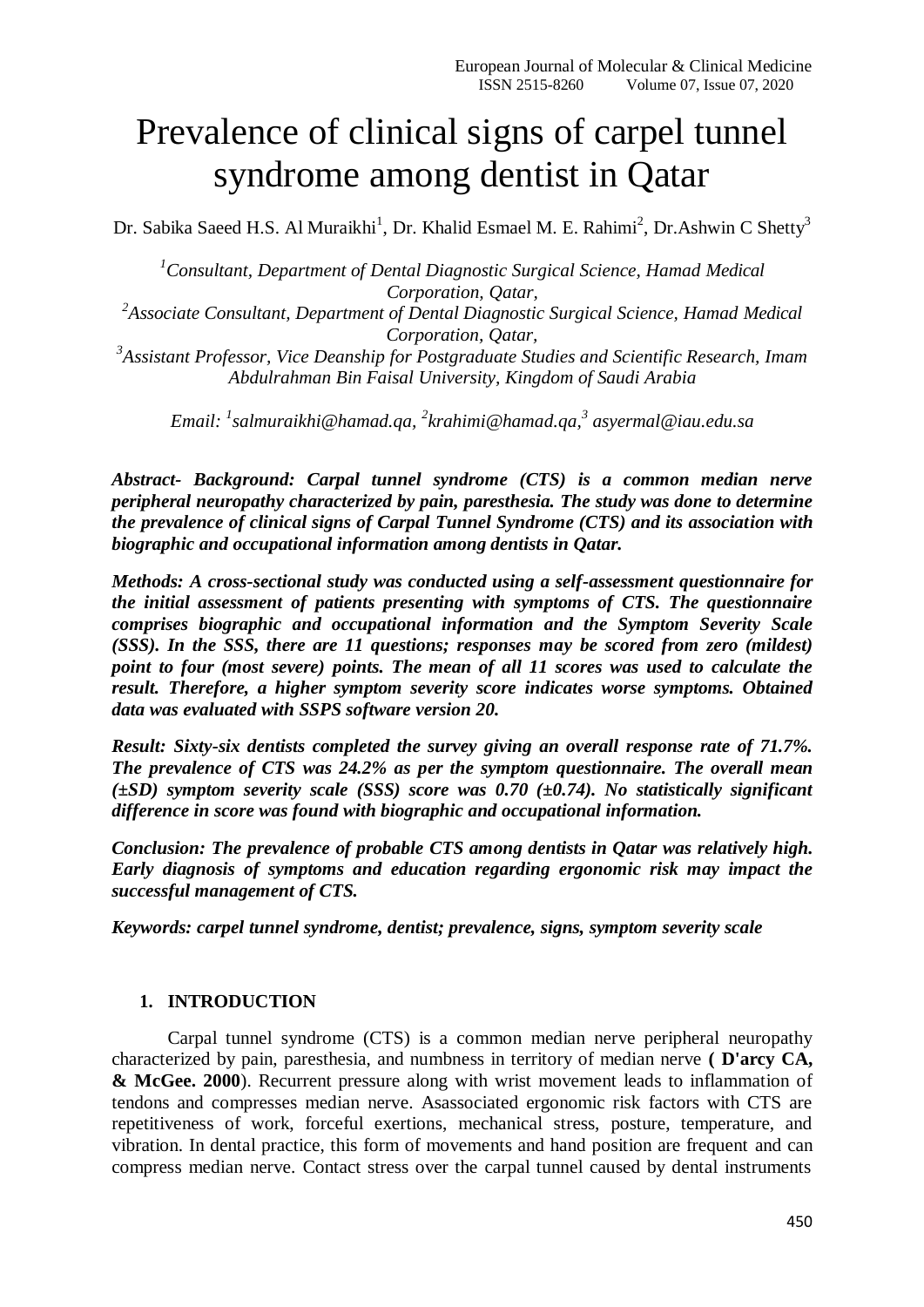and due to wrists being held in awkward positions for long periods, these risk factors are noticed in dentists ( **Hamann et al. 2001**).

Higher rates of hand and finger pain symptoms are seen among dentists who apparently work longer hours than the general population **( Lam &Thurston 1998)**. The cause of CTS in dental profession may be attributed to forceful use of the hand during scaling and extractions, use of vibrating ultrasonic equipment, and frequent working with the wrist in flexion or in extension. Therefore, dental practice is considered as an occupational risk factor for this syndrome. There is a high prevalence of CTS among dental professionals involved in several aspects of dental specialties **( Abichandani et aql. 2013)**.

Several studies have addressed CTS and reported its prevalence in dental profession, in particular dentist. The prevalence of probable CTS among dentists in Kelantan, Malaysia was 21.2% ( **Munirah et al. 2014 )**. In a study conducted in Mangalore, India the prevalence of CTS in dentists was 20% ( **Mithun Pai et al. 2014)**. Another study among Iranian dentists concluded that the prevalence of CTS was 16.7% ( **Haghighat et al. 2012)**. The total prevalence among the dentists working in Lahore, Pakistan was 15.5% **( Ehsan et al.2016).**

The work carried on certain specialties in dentistry has increased incidence of CTS **(Valachi et al. 2003).** Modern-day dentistry is associated with advanced technology. Introduction of new devices and techniques which perhaps have given rise to the new health complications **(Haghighi et al.2013).** Due to this many dentists deal with symptoms of this syndrome such as pain in upper extremity or work-related paresthesia. Furthermore, this syndrome has not been studied among dentists in Qatar. The aim of this study was to determine the prevalence of clinical signs of CTS and its association with biographic and occupational information among dentists in Qatar.

## **2. MATERIALS AND METHODS**

A cross-sectional study was conducted among dentists in Qatar. The reference population of this study was all dentist working in a public sector hospital. Ethical committee clearance was obtained the medical research center prior to the study (#16074). Informed consent was obtained from the participants. Anonymity and confidentiality were assured. In present study, a self-assessment questionnaire for the initial assessment of patients presenting with symptoms of CTS was used. The questionnaire was established on the Levine et al study. and validated by Kamath and Stothard in secondary care for the diagnosis of CTS **( Kamath & Stothard. 2003)**.

The questionnaire comprises biographic and occupational information and the Symptom Severity Scale (SSS). Biographic and occupational information included age, gender, experience, working hours per week, and specialty in the first part and in the second part, the questions related to numbness, tingling and pain in the fingers or hand during the day or night was get filled in by the participants. In the SSS, there are 11 questions; responses may be scored from zero (mildest) point to four (most severe) points.

The average of all 11 scores was used to calculate the result. Thus, a higher symptom severity score indicates worse symptoms. Data was analyzed using Statistical Package for Social Sciences (SPSS), version 20.0 for Windows. In order to estimate the frequency (%), standard descriptive statistical methods were used for the variables. Mean, median, and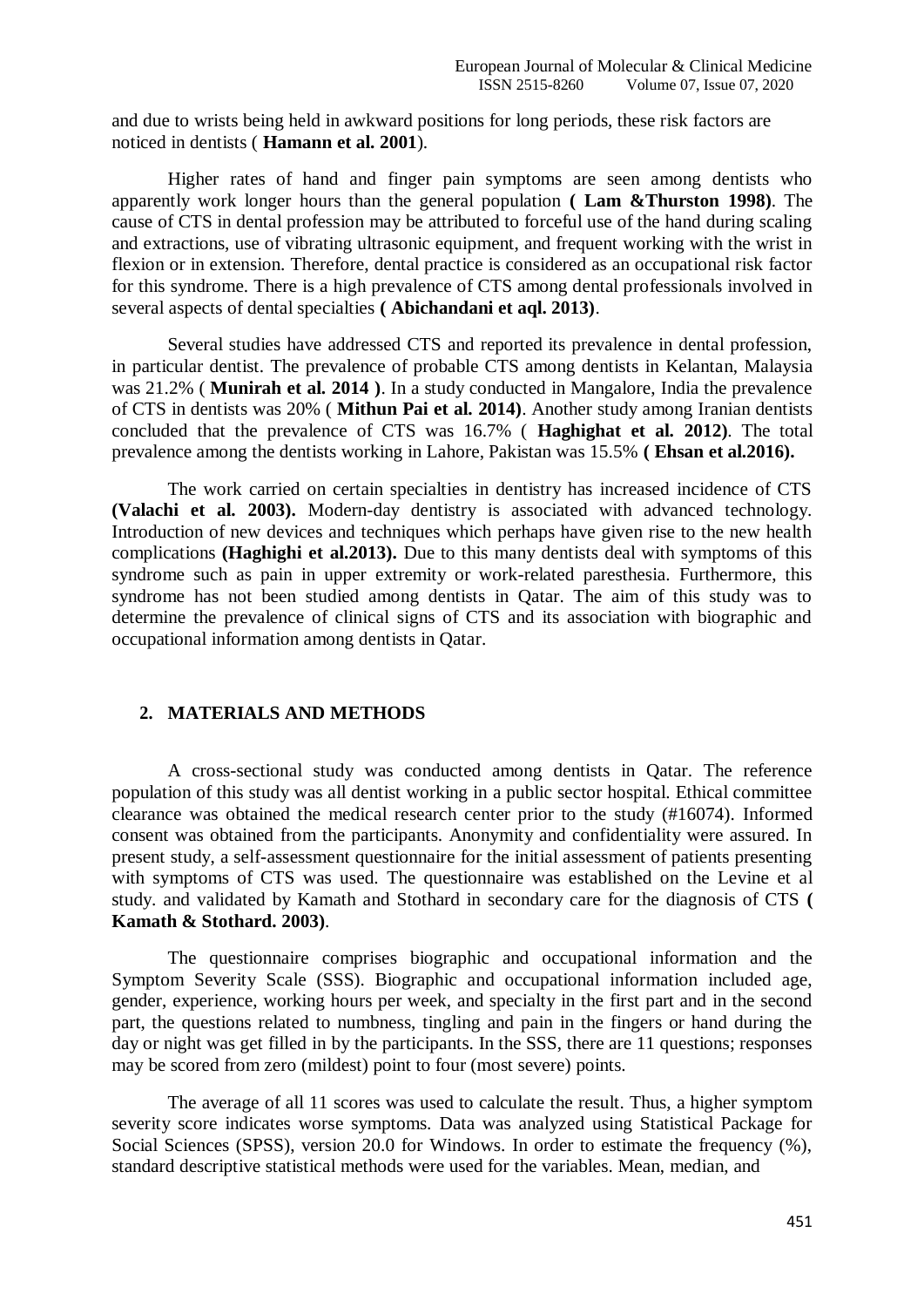standard deviation was calculated. Mann-Whitney U and Kruskal Wallis H tests was used to examine differences in scores related to age, gender, experience, working hours per week, and specialty. A p value of ≤0.05 was considered as statistically significant.

## **3. RESULTS**

Out of 92 questionnaires distributed to the dentists, 66 were completed and returned giving an overall response rate of 71.1%. The age of respondents ranged from 26–64 years, with a mean  $(\pm SD)$  of 40.24  $(\pm 8.32)$  years. Females (73.4%, n=47) exceeded males (26.6%, n=17). The mean ( $\pm$ SD) age of males and females were 39.87 ( $\pm$ 8.20) and 39.66 ( $\pm$ 7.71) years respectively ( $p > 0.05$ ). Mean ( $\pm SD$ ) years of practice after dental degree was 14.49  $(\pm 8.48)$  years and the mean  $(\pm SD)$  hour of practice per day was 7.14 ( $\pm 1.32$ ) hours. The majority of the respondents were from Endodontic specialty (33.9%, n=21) followed by Pedodontics  $(27.4\%, n=17)$ , Orthodontics  $(16.1\%, n=10)$ , Prosthodontics  $(14.5\%, n=9)$ , Periodontics (6.5%, n=4), and Oral and Maxillofacial Surgery (OMFS) (n=1, 1.5%) from specialty. The prevalence of CTS was 24.2% as per the symptom questionnaire.

Table 1 shows the frequency distribution of 11 questions of symptom severity scale (SSS). The highest frequency of symptoms of CTS was found in 'Night time numbness or tingling' (62.1%, n=41) followed by 'Awakening tingling and numbness' (60.6%, n=40) and 'Holding a small object' (60.6%, n=40) in equal proportion, and 'Weakness' (56.1%, n=37). Similarly, in the analysis by question, the highest averages were found for symptom severity scale scores in 'Awakening tingling and numbness' (Mean=0.97, Median=1) followed by 'Holding a small object' (Mean=0.92, Median=1), 'Night time numbness or tingling' (Mean=0.89, Median=1), and 'Weakness' (Mean=0.83, Median=1) (Table.2). The overall mean  $(\pm SD)$  symptom severity scale (SSS) score was 0.70 ( $\pm$ 0.74).

Table 2 indicates descriptive analysis of Symptom Severity Scale (SSS) scores for numbness, tingling, weakness, pain severity, pain length, frequency.

Table 3 indicates, comparison of mean Symptom Severity Scale (SSS) scores with demographics. Comparison of the mean Symptom Severity Scale (SSS) scores of CTS with gender, age, years of practice, hours of practice per day, and specialty are presented in table 3. Females (0.76±0.72), 36-45 years old (0.77±0.76), 11-20 years of practice (0.80±0.75), 1-4 hours of practice per day  $(0.80\pm1.34)$ , and Periodontics specialty  $(1.52\pm1.19)$  group had the highest mean ( $\pm$ SD) scores. However, the mean differences were statistically not significant (p>0.05) (Table 3).

| <b>Symptom Severity</b>         | N <sub>0</sub> | <b>Mild</b> | Moderate | <b>Severe</b> | <b>Very</b>    |
|---------------------------------|----------------|-------------|----------|---------------|----------------|
|                                 | symptoms       |             |          |               | severe         |
| <b>Numbness</b>                 | 46             | 13          |          |               | $\theta$       |
|                                 | (69.7)         | (19.7)      | (7.6)    | (3.0)         | (0.0)          |
| <b>Tingling</b>                 | 39             | 17          |          |               | $\overline{2}$ |
|                                 | (59.1)         | (25.8)      | (10.6)   | (1.5)         | (3.0)          |
| Weakness                        | 29             | 26          |          |               |                |
|                                 | (43.9)         | (39.4)      | (7.6)    | (7.6)         | (1.5)          |
| Night time numbness or tingling | 25             | 27          | 10       | 4             | $\theta$       |
|                                 | (37.9)         | (40.9)      | (15.2)   | (6.1)         | (0.0)          |

Table 1. Frequency (%) distribution of Symptom Severity Scale (SSS) (n=66)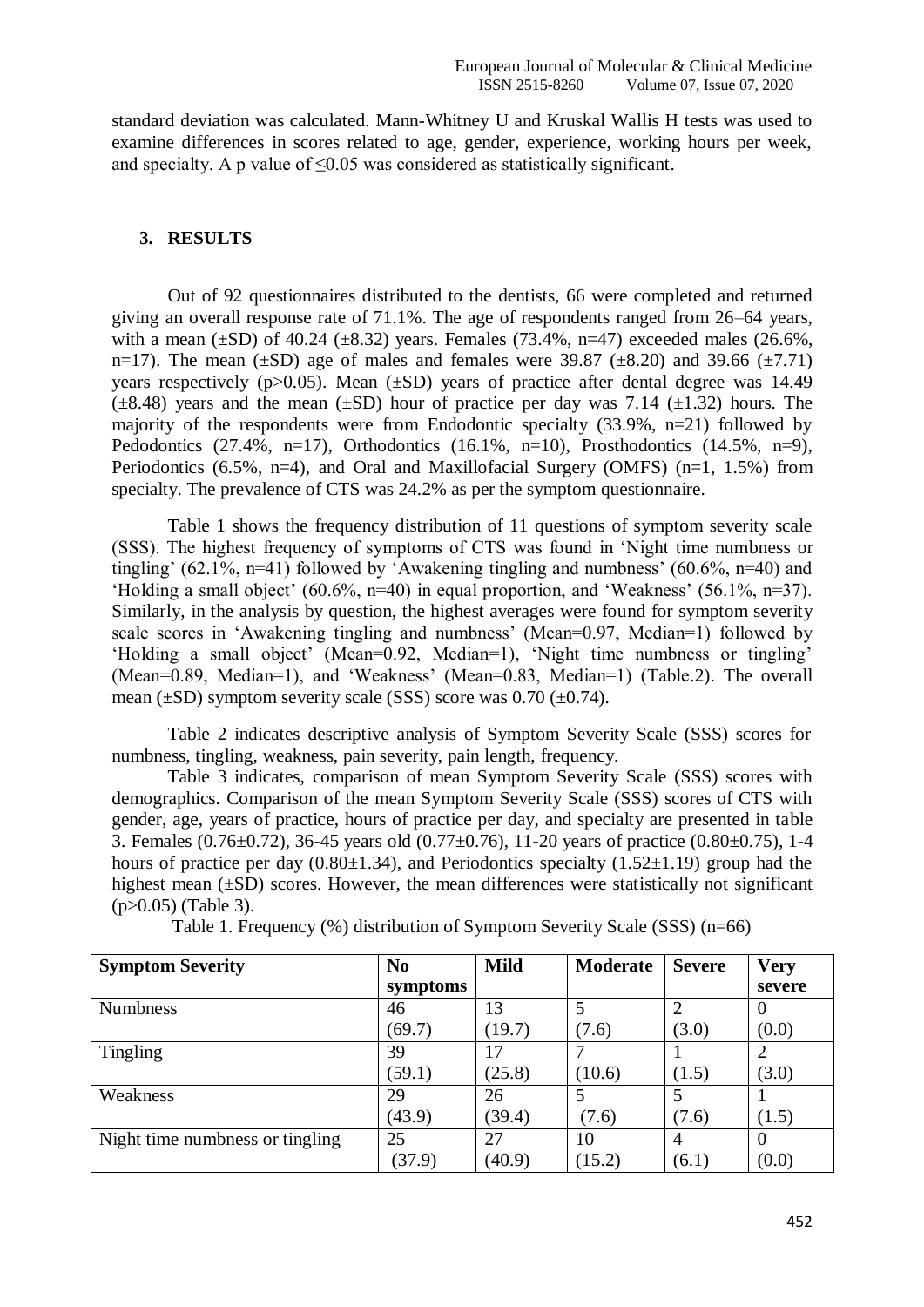|                | European Journal of Molecular & Clinical Medicine |
|----------------|---------------------------------------------------|
| ISSN 2515-8260 | Volume 07, Issue 07, 2020                         |

| Night time pain severity         | 41     | 19     | 2           | 4     | $\Omega$ |
|----------------------------------|--------|--------|-------------|-------|----------|
|                                  | (62.1) | (28.8) | (3.0)       | (6.1) | (0.0)    |
| Holding a small object           | 26     | 27     | 8           | 2     | 3        |
|                                  | (39.4) | (40.9) | (12.1)      | (3.0) | (4.5)    |
| Daytime pain length <sup>^</sup> | 45     | 13     | 6           | 2     | $\Omega$ |
|                                  | (68.2) | (19.7) | (9.1)       | (3.0) | (0.0)    |
| Daytime pain frequency*          | 42     | 14     | 6           | 4     | $\Omega$ |
|                                  | (63.6) | (21.2) | (9.1)       | (6.1) | (0.0)    |
| Daytime pain severity            | 39     | 18     | 4           | 5     | $\Omega$ |
|                                  | (59.1) | (27.3) | (6.1)       | (7.6) | (0.0)    |
| Awakening tingling and numbness* | 26     | 22     | 12          | 6     | $\Omega$ |
|                                  | (39.4) | (33.3) | (18.2)      | (9.1) | (0.0)    |
| Awakening pain*                  | 34     | 18     | $\mathbf Q$ |       | $\theta$ |
|                                  | (51.5) | (27.3) | (13.6)      | (7.6) | (0.0)    |

Scale from 1 to 5: no symptoms, mild, moderate, severe, or very severe symptoms.

 $\Delta$ Pain length scale from 1 to 5: never, < 10 minutes, 10-60 minutes, > 60 minutes, constant. \*Frequency of awakening scale from 1 to 5: none, once, 2-3 times, 4-5 times, more than 5 times.

| <b>Symptom Severity</b>          | Mean | <b>SD</b> | Median   | Minimum        | Maximum        |
|----------------------------------|------|-----------|----------|----------------|----------------|
|                                  |      |           |          |                |                |
| <b>Numbness</b>                  | 0.44 | 0.78      | $\Omega$ | $\Omega$       | 3              |
| <b>Tingling</b>                  | 0.64 | 0.96      | $\theta$ | $\overline{0}$ | 4              |
| Weakness                         | 0.83 | 0.97      |          | $\theta$       | 4              |
| Night time numbness or tingling  | 0.89 | 0.88      |          | $\theta$       | 3              |
| Night time pain severity         | 0.53 | 0.83      | $\Omega$ | $\theta$       | $\overline{A}$ |
| Holding a small object           | 0.92 | 1.03      | 1        | $\theta$       | $\overline{A}$ |
| Daytime pain length <sup>^</sup> | 0.47 | 0.79      | $\theta$ | $\theta$       | 3              |
| Daytime pain frequency*          | 0.58 | 0.90      | $\Omega$ | $\Omega$       | 3              |
| Daytime pain severity            | 0.62 | 0.91      | $\theta$ | $\theta$       | 3              |
| Awakening tingling and numbness* | 0.97 | 0.98      |          | $\theta$       | 3              |
| Awakening pain*                  | 0.77 | 0.96      | $\Omega$ | $\Omega$       | 3              |
| Mean symptom severity            | 0.70 | 0.74      | $\theta$ | $\theta$       | 3              |

Table 2. Descriptive analysis of Symptom Severity Scale (SSS) scores (n=66)

Scale from 1 to 5: no symptoms, mild, moderate, severe, or very severe symptoms.  $\Delta$ Pain length scale from 1 to 5: never, < 10 minutes, 10-60 minutes, > 60 minutes, constant. \*Frequency of awakening scale from 1 to 5: none, once, 2-3 times, 4-5 times, more than 5 times.

| Table 3. Comparison of mean Symptom Severity Scale (SSS) scores with demographics |  |  |  |  |
|-----------------------------------------------------------------------------------|--|--|--|--|
|-----------------------------------------------------------------------------------|--|--|--|--|

|              |                 | Mean | <b>SD</b> |          | Minimum   Maximum |       |
|--------------|-----------------|------|-----------|----------|-------------------|-------|
|              |                 |      |           |          |                   | value |
| Gender       | Male $(n=17)$   | 0.53 | 0.82      | 0.00     | 3.18              | 0.057 |
| $(n=64)$     | Female $(n=47)$ | 0.76 | 0.72      | $0.00\,$ | 3.18              |       |
| Age in years | $26-35(n=14)$   | 0.54 | 0.82      | 0.00     | 3.18              | 0.061 |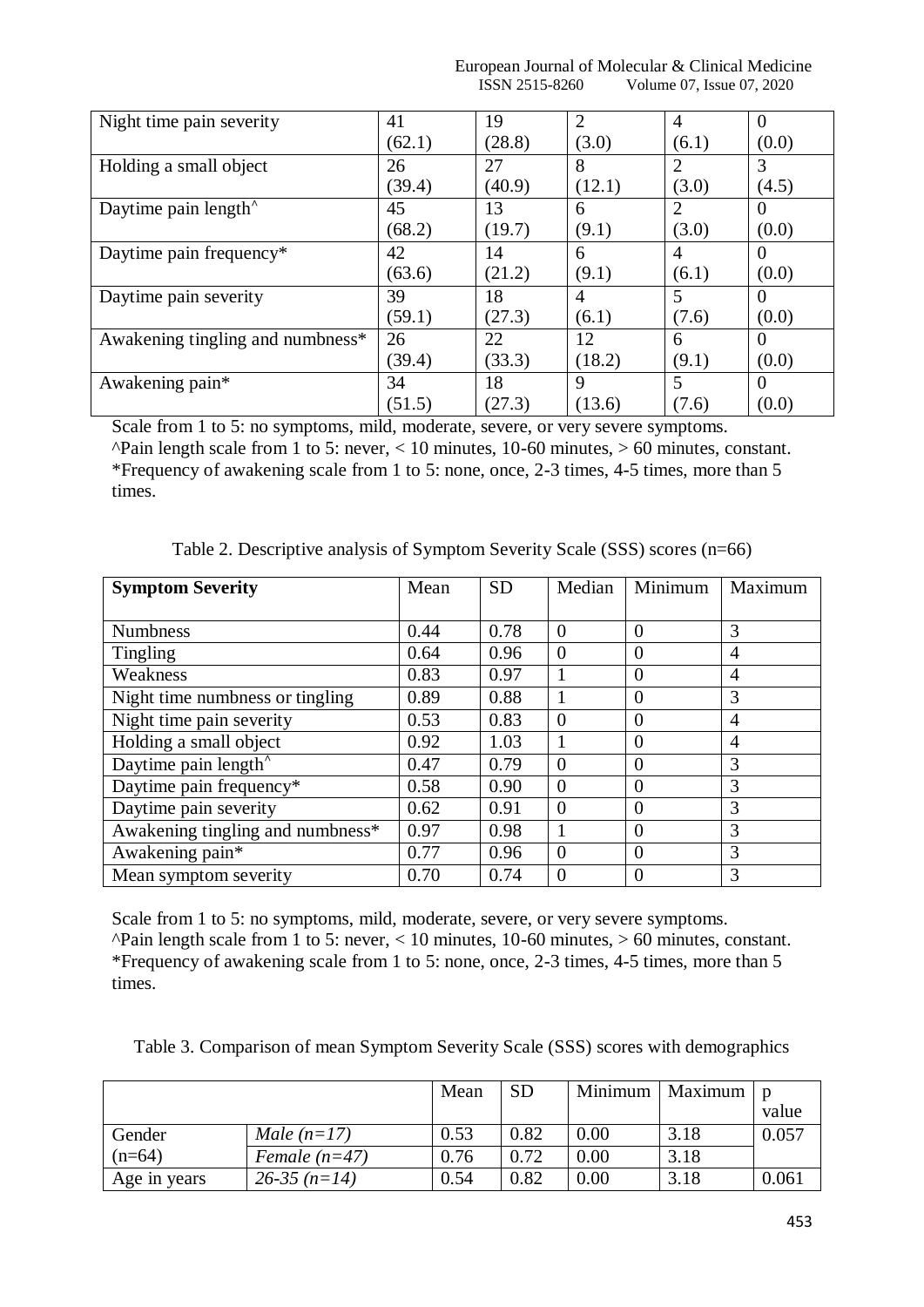| $(n=55)$         | $36-45$ (n=30)         | 0.77 | 0.76                     | 0.00 | 3.18 |       |
|------------------|------------------------|------|--------------------------|------|------|-------|
|                  | $46-55(n=7)$           | 0.70 | 0.41                     | 0.18 | 1.18 |       |
|                  | 56-65 $(n=4)$          | 0.09 | 0.13                     | 0.00 | 0.27 |       |
| of<br>Years      | $1-10(n=15)$           | 0.54 | 0.79                     | 0.00 | 3.18 | 0.074 |
| practice         | $11-20(n=41)$          | 0.80 | 0.75                     | 0.00 | 3.18 |       |
| $(n=65)$         | $21-30(n=5)$           | 0.65 | 0.70                     | 0.00 | 1.82 |       |
|                  | $31-40(n=4)$           | 0.09 | 0.13                     | 0.00 | 0.27 |       |
| of<br>Hours      | $1-4(n=5)$             | 0.80 | 1.34                     | 0.00 | 3.18 | 0.660 |
| practice<br>(per | $5-8(n=59)$            | 0.67 | 0.70                     | 0.00 | 3.18 |       |
| day) $(n=64)$    |                        |      |                          |      |      |       |
| Specialty        | Prosthodontics $(n=9)$ | 0.67 | 0.53                     | 0.00 | 1.36 | 0.255 |
| $(n=62)$         | $Endodontics (n=21)$   | 0.56 | 0.45                     | 0.00 | 1.45 |       |
|                  | Orthodontics $(n=10)$  | 0.58 | 0.77                     | 0.00 | 2.55 |       |
|                  | Pedodontics $(n=17)$   | 0.68 | 0.73                     | 0.00 | 2.64 |       |
|                  | Periodontics $(n=4)$   | 1.52 | 1.19                     | 0.36 | 3.18 |       |
|                  | <i>OMFS</i> $(n=1)$    | 0.00 | $\overline{\phantom{a}}$ | 0.00 | 0.00 |       |
|                  |                        |      |                          |      |      |       |

#### European Journal of Molecular & Clinical Medicine ISSN 2515-8260 Volume 07, Issue 07, 2020

## **4. DISCUSSION**

The objective of the present study was to evaluate the sternness scoring of symptoms that were accompanying with CTS. The instrument used in present study, the Boston Carpal Tunnel Questionnaire (BCTQ), is a patient-based outcome measure that has been developed specifically for CTS. It has the Symptom Severity Scale (SSS) of 11 items and uses a fivepoint rating scale. The BCTQ has been utilized and tested for validity, reliability, and responsiveness for determine the prevalence of CTS. This is the first study in which the BCTQ instrument is used to explore the prevalence and associated symptoms of CTS among dentists in Qatar. Based on the participants' recall of experiences while practicing dentistry, the severity and frequency of the symptoms were identified.

In this study, prevalence of CTS among dentist was 24.2% which was higher than previous studies. A study in America reported that the prevalence of CTS among dentists was only 2.9%. In contrast, study among dentist in Greece found 26% prevalence which was marginally higher than the prevalence in the current study **( Alexopoulos et al. 2004)**. A study among Indian dentist reported 32% prevalence of CTS **( Mamatha et al. 2004).**  Another study on Lithuanian dentists reported 83.1% with hand problems such as pain and CTS and 30.4% experienced chronic hand problems **( Puriene et al. 2008).** However, caution need to be taken while comparing due to different definition of CTS between the studies. Female gender due to smaller wrists and lower carpal tunnel volumes and certain specialties due to repetitive stress and forceful working of the hand were found to be more prone to this disease. These results of this study are supported by the previous research **( De Krom et al.1992).**

Due to the cross-sectional design, causal inferences cannot be drawn from the findings of this study. Hence, cohort study is recommended to measure causal relationship. In addition, diagnosis of CTS in the present study was derived on the questionnaire which relied on self-reporting as the participants assessed their symptoms based on their recall of experiences. More precise results would be obtained by nerve conduction tests; however, this method is time consuming and needs cooperation from study participants. It is advised to perform systematic preventive and ergonomic strategies before the dental students begin their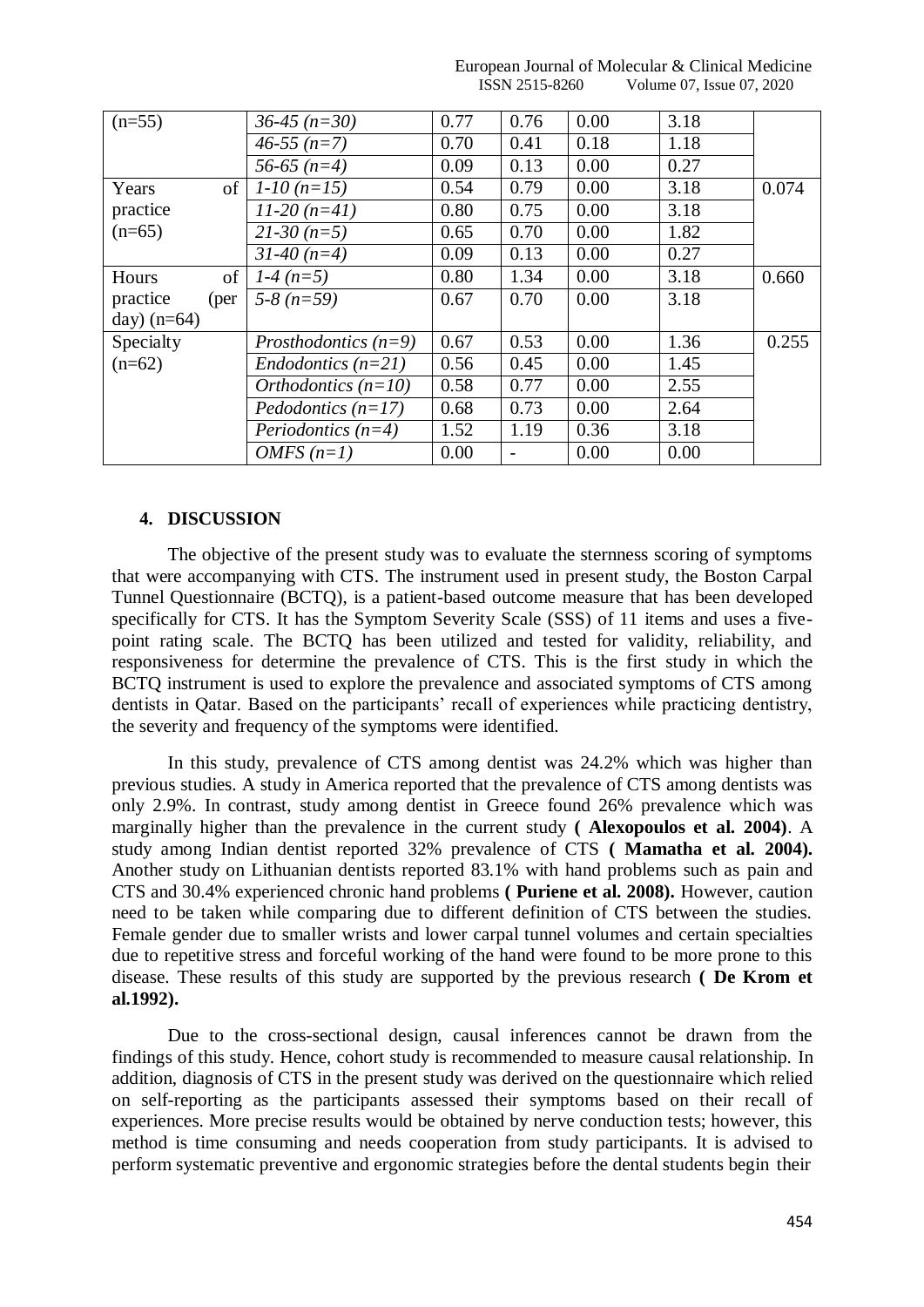clinical work at the dental school. Furthermore, they should undertake neurological tests and obtain suitable information and training on how to safeguard themselves from probable problems in future. Further studies are required to validate the present findings using functional and clinical symptoms.

#### **5. CONCLUSIONS**

There was a high prevalence of CTS among dentists in Qatar. Dentists have a higher risk of CTS and care and precautions should be taken to prevent it. Increasing the awareness associated with the risk of CTS may possibly lower the risk of CTS among dentists leading to a improved quality of dental service. Early diagnosis of symptoms and education regarding ergonomic risk may impact the successful management of CTS. Early intervention can be vital for dentist who have symptoms of CTS or are at an increased risk of developing the condition.

#### *Acknowledgments*

We would like to express our gratitude to all individuals who were directly or indirectly involved in this study specifically to the participants of this study**.**

#### *Author Contribution*

**Sabika Saeed H.S. Al Muraikhi-**Conceptualization, Original Draft Preparation, Investigation, Review & Editing

**Khalid Esmael M. E. Rahimi** -Conceptualization, Methodology, Writing

**Ashwin Shetty**- Software, Formal Analysis, Supervision,

**Conflict of interest:** The authors declared that they have no conflicts of interest.

### **6. REFERENCES**

- [1]. D'arcy CA, McGee S. 2000. Does this patient have carpal tunnel syndrome? JAMA;283(23):3110-7. **doi**:10.1001/**jama**.283.23.3110.
- [2]. Hamann C, WERNER RA, Franzblau A, Rodgers PA, Siew C, Gruninger S.2001. Prevalence of carpal tunnel syndrome and median mononeuropathy among dentists. The Journal of the American Dental Association,132(2):163-70. **doi**: 10.14219/jada.archive.2001.0150
- [3]. Lam N, Thurston A. 1998.Association of obesity, gender, age and occupation with carpal tunnel syndrome. Australian and New Zealand journal of surgery, 68(3):190-3. **doi**: 10.1111/**j**.1445-2197.1998.tb04743.x.
- [4]. Abichandani S, Shaikh S, Nadiger R.2013. Carpal tunnel syndrome–an occupational hazard facing dentistry. International dental journa, 63(5):230-6. **doi**: 10.1111/idj.12037
- [5]. Munirah M, Normastura A, Azizah Y, Aziah D. 2014. Prevalence of Probable Carpal Tunnel Syndrome and its Associated Factors among Dentists in Kelantan. International Journal of Collaborative Research on Internal Medicine & Public Health, 6(8):247-59.